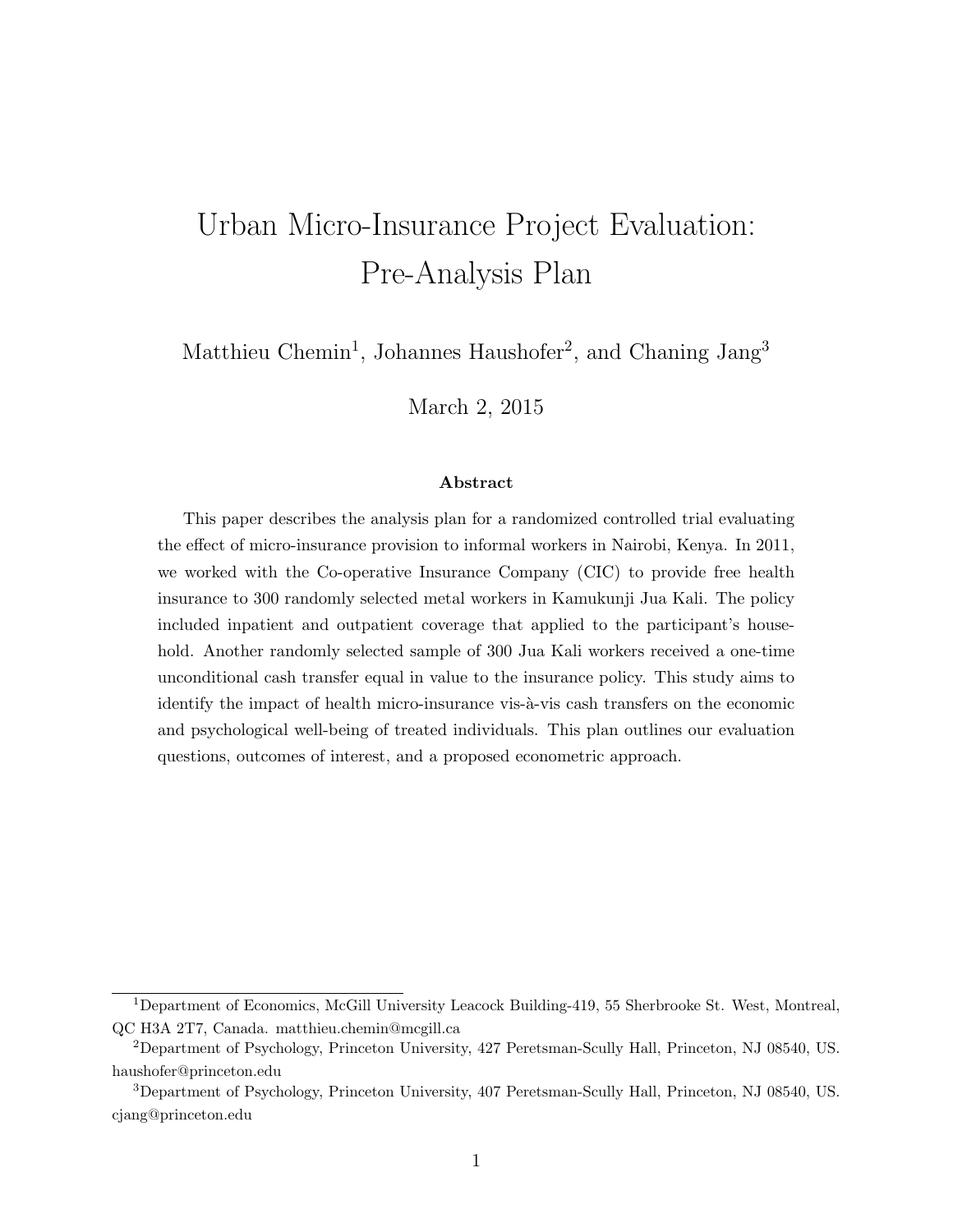### 1 Introduction

Reduction of risk and vulnerability for individuals in developing countries is a major issue in development, owing to the fact that the poor are disproportionately affected by illness, natural disasters, and economic crises yet they have a more difficult time coping with these catastrophes. Micro-insurance — in its broadest definition a class of insurance schemes targeted towards the poor — is one of the most promising risk management tools in the development sector [\(Morduch 2006\)](#page-20-0) [\(Dercon et al. 2008\)](#page-19-0). Recent experimental and quasiexperimental studies demonstrate that the provision of micro-health insurance improves access to health care through the use of health care services conditional on health status [\(Jowett, Deolalikar, and Martinsson 2004\)](#page-20-1) [\(Lei and Lin 2009\)](#page-20-2) [\(Fitzpatrick, Magnoni, and](#page-19-1) [Thornton 2011\)](#page-19-1) though evidence on the direct effect on health is scarce. Evidence also suggests that micro-insurance has important positive effects on investment and production in rural settings [\(Cai 2013\)](#page-19-2) [\(Janzen and Carter 2013\)](#page-19-3) [\(Karlan et al. 2014\)](#page-20-3). Research on the impact of micro-insurance in urban labor markets, however, is limited. Additionally, it remains unclear how micro-insurance improves the psychological well-being of the poor. The Urban Micro-Insurance Project (UMIP) seeks to answer these questions and, in doing so, also adds to the growing evidence on the welfare impact of an important development tool, namely micro-health insurance.

In order to identify the causal impact of micro-insurance, the project randomly selected a sample of informal workers into two treatment groups and one comparison group. The first treatment group received the CIC Afya Bora (meaning "good health") Health Insurance Policy free of charge while the second treatment group received an unconditional cash transfer equal to the cost of the insurance. Comparing the two treatment arms controls for any income effect and allows us to evaluate the impact of providing insurance relative to a cash transfer. The results from this study will be of value both to individuals in developing countries who are considering the purchase of micro-insurance to micro-insurance institutions who wish to offer insurance products that meet the needs of individuals in developing countries, and to policymakers interested in the returns that can be expected from investing in insurance.

# 2 Evaluation Questions

- 1. What is the impact of micro health insurance on economic welfare?
- 2. What is the impact of micro health insurance on psychological well-being?
- 3. What determines the adoption of micro-insurance among the poor?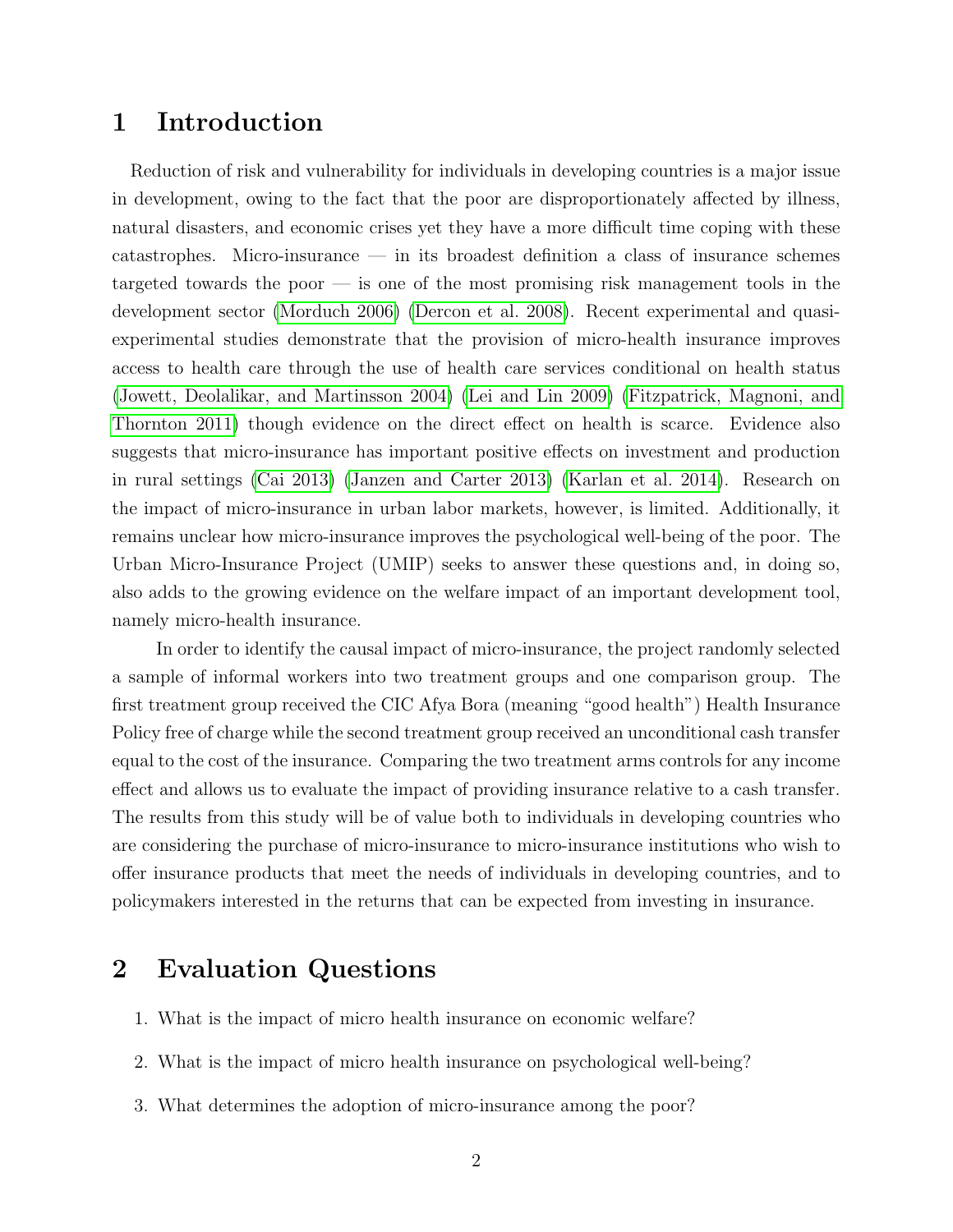# 3 Intervention

#### 3.1 Context

The study worked with a very particular sector in Kenya, the informal sector, commonly known as the "Jua Kali" (literally meaning "under the hot sun") sector [\(Orwa 2007\)](#page-20-4). The artisans, vendors, and mechanics in this sector face extreme vulnerability to illness, economic dislocation, and natural disasters. Yet, employment in Jua Kali increased by 5.1 million in 2002, accounting for 74.2 per cent of total non-farm employment, according to Kenyas Central Bureau of Statistics. The Jua Kali sector encompasses small-scale entrepreneurs and workers who lack access to credit, property rights, training, and good working conditions. JKA workers supply goods to local markets using predominantly manual labor and little capital, often making do with handmade tools. Their workshops and stands frequently lack electricity and running water. These workers are organized into various sheds built out of metal sheets that give little protection from the elements. Given the extreme health hazards that they face, Jua Kali workers can stand to benefit from insurance schemes that provide coverage in the event of workplace accidents.

#### 3.2 Micro-Health Insurance

Subjects receiving insurance enrolled in the CIC Afya Bora plan, a combined inpatient and outpatient family health insurance policy. These treated households received inpatient benefits of up to KSH 250,000 per family that covered the costs of:

- Hospital accommodation charges for a general ward bed in contracted hospitals
- Doctor and healthcare professional fees
- Prescribed routine lab tests
- X-ray and ultrasound tests
- ICU, HDU, and theatre charges
- Prescribed medicines, dressings, and internal surgical appliances
- Routing diagnostic lab tests
- Day care surgery
- Maternity including non-elective caesarean section with 6 mo. waiting period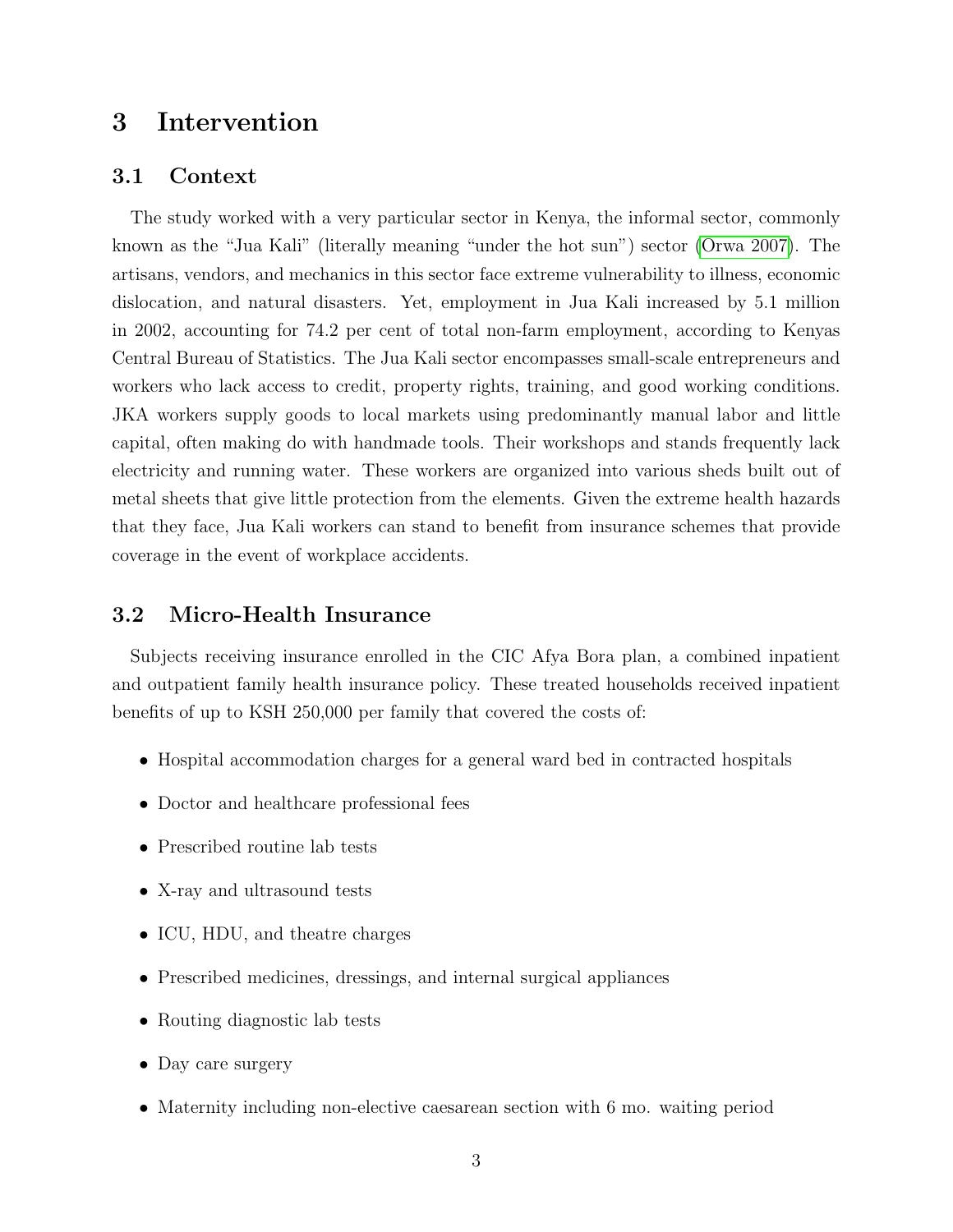• Chronic and pre-existing conditions up to KSH 75,000

Households also received outpatient benefits of up to KSH 50,000 per family that covered:

- Routine outpatient consultation
- Diagnostic laboratory and radiology services
- Prescribed medicine and dressings
- HIV/AIDS related conditions and prescribed ARVs
- Routine immunizations
- Routine prenatal check ups
- Postnatal care up to six weeks after delivery
- Pre-existing and chronic conditions up to KSH 20,000
- Outpatient oncology
- Psychiatry and psychotherapy

Beneficiaries paid KSH 100 for each outpatient visit. Both covers included chronic and pre-existing conditions, including HIV/AIDS but excluded treatment outside Kenya, cosmetic treatment, treatment by non-qualified persons, infertility, self-inflicted injury, experimental treatment, and dental treatment unless occassioned by accidental injury. Beneficiaries could access these benefits through CIC's network of providers that included 26 mission and faith based hospitals in Nairobi.

The plan provided benefits to principals and spouses under 72 years old and children dependents younger than 25 years with proof of enrollment in school or college. Subjects were enrolled in the Afya Bora plan free of charge for one year, a value of KSH 12,745 for the principal, spouse and up to five dependents. Each additional child dependent increased the annual premium by KSH 2,000 per child. The project fully reimbursed households for the base cost and any added premium.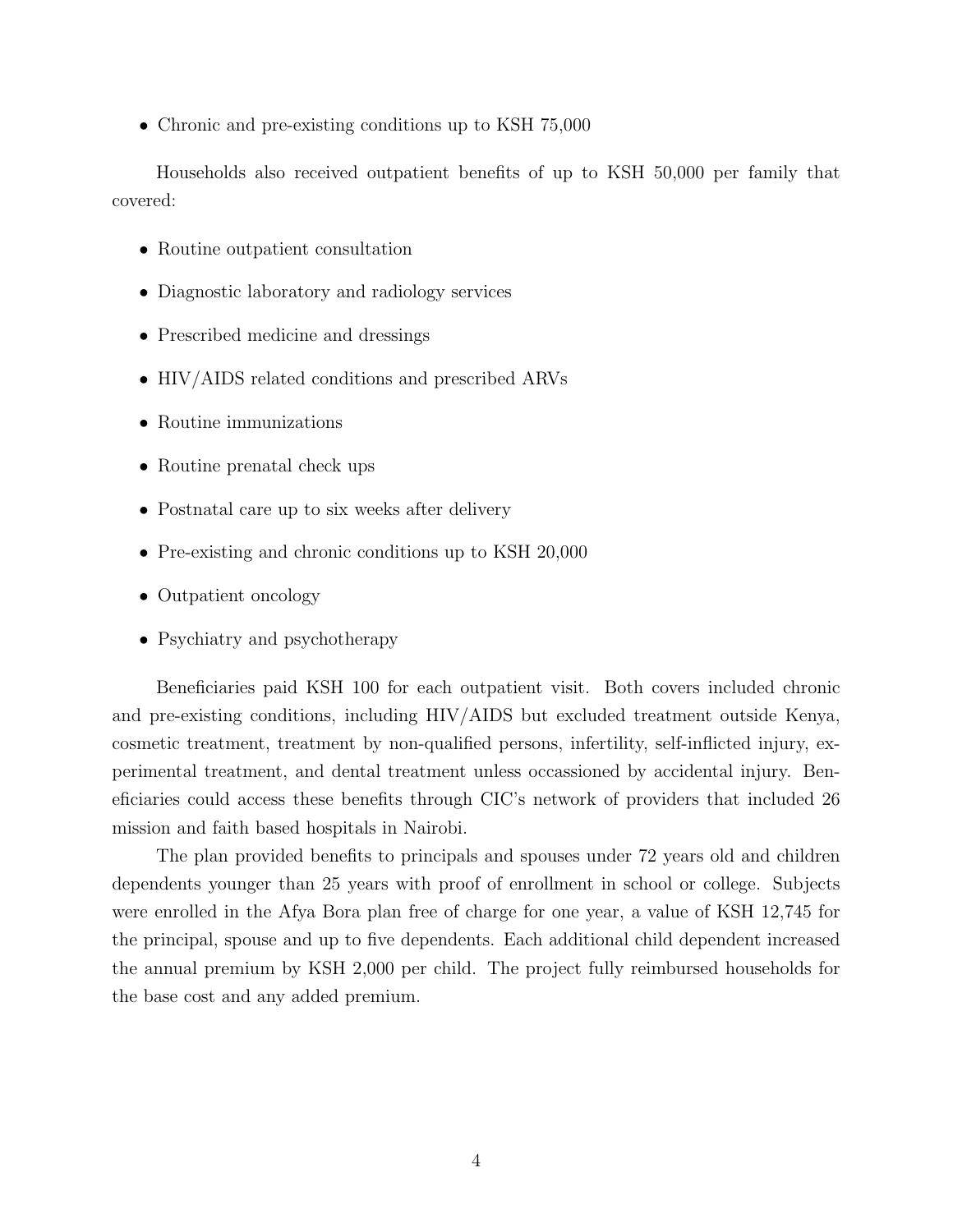#### 3.3 Unconditional Cash Transfer

Subjects in the second treatment group received an unconditional cash transfer equal to the net value of the annual premium they would have had to pay had they enrolled in the CIC Afya Bora scheme. The transfer was delivered to recipients electronically using the M-Pesa mobile money service. M-Pesa is a mobile money system offered by Safaricom, the largest Kenyan mobile phone operator. Using M-Pesa requires a registered SIM card and a valid Kenyan national ID card. The project transfered the money from Innovations for Poverty Action Kenya's (IPA-K) M-Pesa account to that of the recipient. To facilitate the transfers, we encouraged recipients to sign up for M-Pesa and helped them obtain, where necessary, all of the requirements for registration. The cash was transferred to the registered SIM card wirelessly and the recipient could withdraw the balance at an M-Pesa agent by putting the SIM card into the agents cell phone or by using their own phone.

### 4 Evaluation Design

#### 4.1 Sampling Strategy

The project employed a randomized evaluation strategy in order to identify and evaluate the causal effect of providing health insurance to economic and psychological measures of welfare. We studied a randomly selected sample of metalworkers of the Kamukunji Jua Kali Association (JKA) in Nairobi, an organization comprised of an estimated 4,000 Jua Kali workers. Only adult JKA members who work in an area of Kamukunji Jua Kali that makes him or her eligible for voting rights with the JKA were eligible to participate in the research. We ran a preliminary survey including 1,392 JKA members between August 2008 and December 2010. We also ran a pilot study between Feburary 2010 and December 2010 to test the questionnaire and identify potential difficulties in the scale-up of the project.

After the census, the subjects were randomly stratified into three income groups according to household weekly income. 313 subjects with a weekly income greater than KSH 4,000 comprised the high income group. 300 subjcts with a weekly income between KSH 2,000 and KSH 4,000 comprised the middle income group. 242 subjects with a weekly income under KSH 2,000 comprised the low income group. We randomly selected subjects into one of the two treatment arms or the comparison group within each income strata.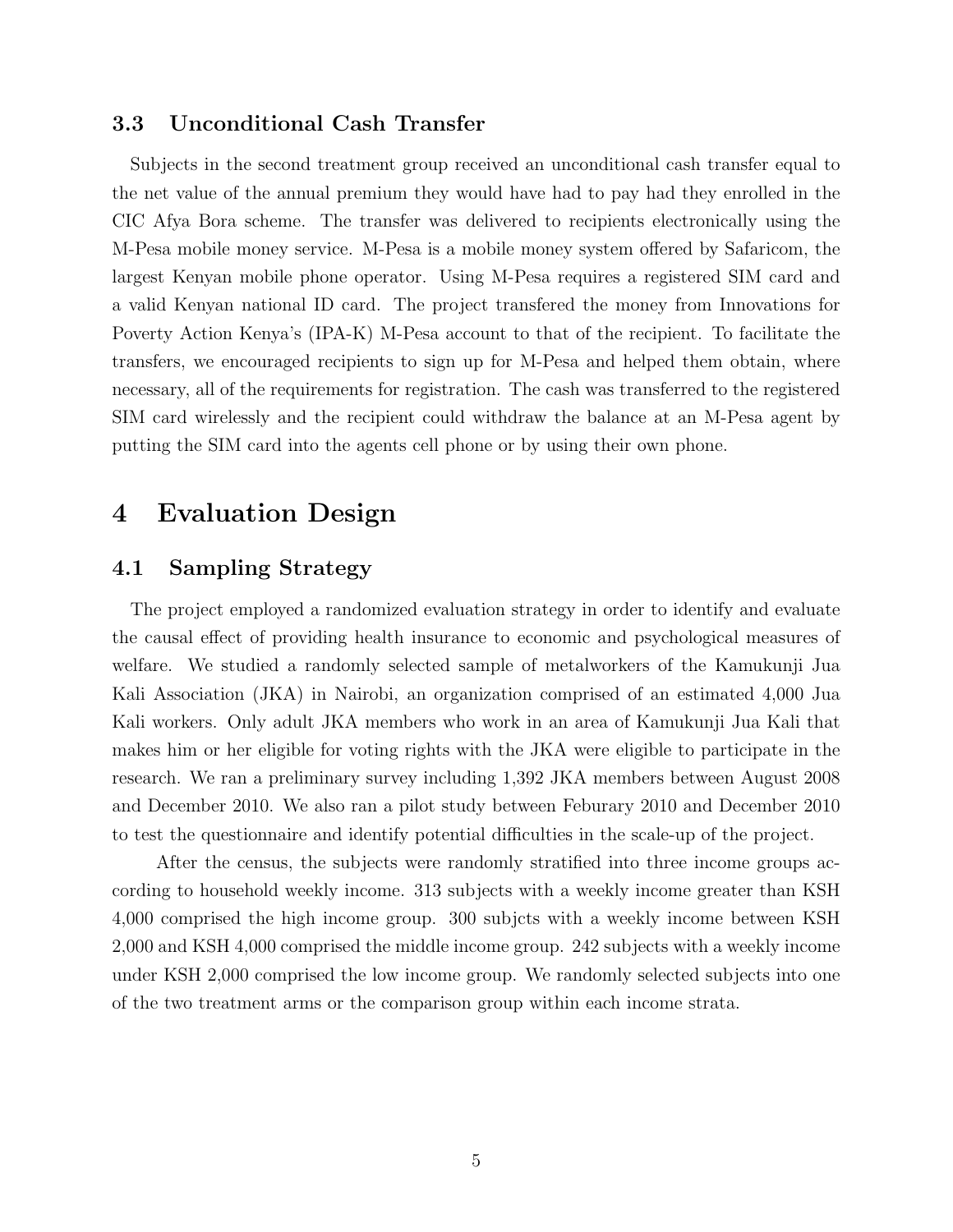#### 4.2 Data Collection

Data collection for baseline ocurred between March 2011 and December 2011. Endline data collection ocurred between January 2013 and April 2013, over a year after the baseline. Trained interviewers used netbooks to administer the surveys in an office at JKA or at each respondent's business. Respondents received KSH 200 as payment for participating in each interview in addition to further payouts determined by responses in the time and risk preferences section of the survey. Following standard IPA procedure, we performed backchecks focusing on non-changing information on 10 per cent of all interviews. This procedure was known to field officers ex ante.

The survey instruments asked respondents about household characteristics, consumption, labor outcomes, insurance usage, health, self-reported well being, and time and risk preferences. To measure cortisol levels, we collected saliva samples using the Salivette (Sarstedt, Germany), which has been used extensively in psychological and medical research [\(Kirschbaum and Hellhammer 1989\)](#page-20-5) and more recently in randomized trials in developing countries similar to this one [\(Fernald and Gunnar 2009\)](#page-19-4). It required the respondent to chew on a sterile cellulose swab, which was then centrifuged and analyzed for salivary cortisol. Field officers collected saliva samples before and after each survey. In addition, we collected blood samples from respondents at the end of each survey. Trained phlebotomists took blood draws in the office. We stored these blood samples in our office at  $-80°F$  and sent to the local laboratory for analysis at the end of every week.

#### 4.3 Treatment Delivery

Respondents were informed of their treatment status after completing the baseline survey. In March 2012, subjects in the cash transfer group who completed the baseline and had a registered SIM card received an unconditional cash transfer via M-Pesa equal to the amount of the annual premium they would have had to pay under CIC Afya Bora. For the insurance group, the project helped subjects enroll in CIC Afya Bora by preparing required documents and submitting the application to CIC on their behalf. Beneficiaries then received an ID card from CIC which they could use to claim benefits in CIC's network of providers. Approximately 80 per cent of individuals in the insurance group had enrolled by April 2012, while about 15 per cent never successfully enrolled.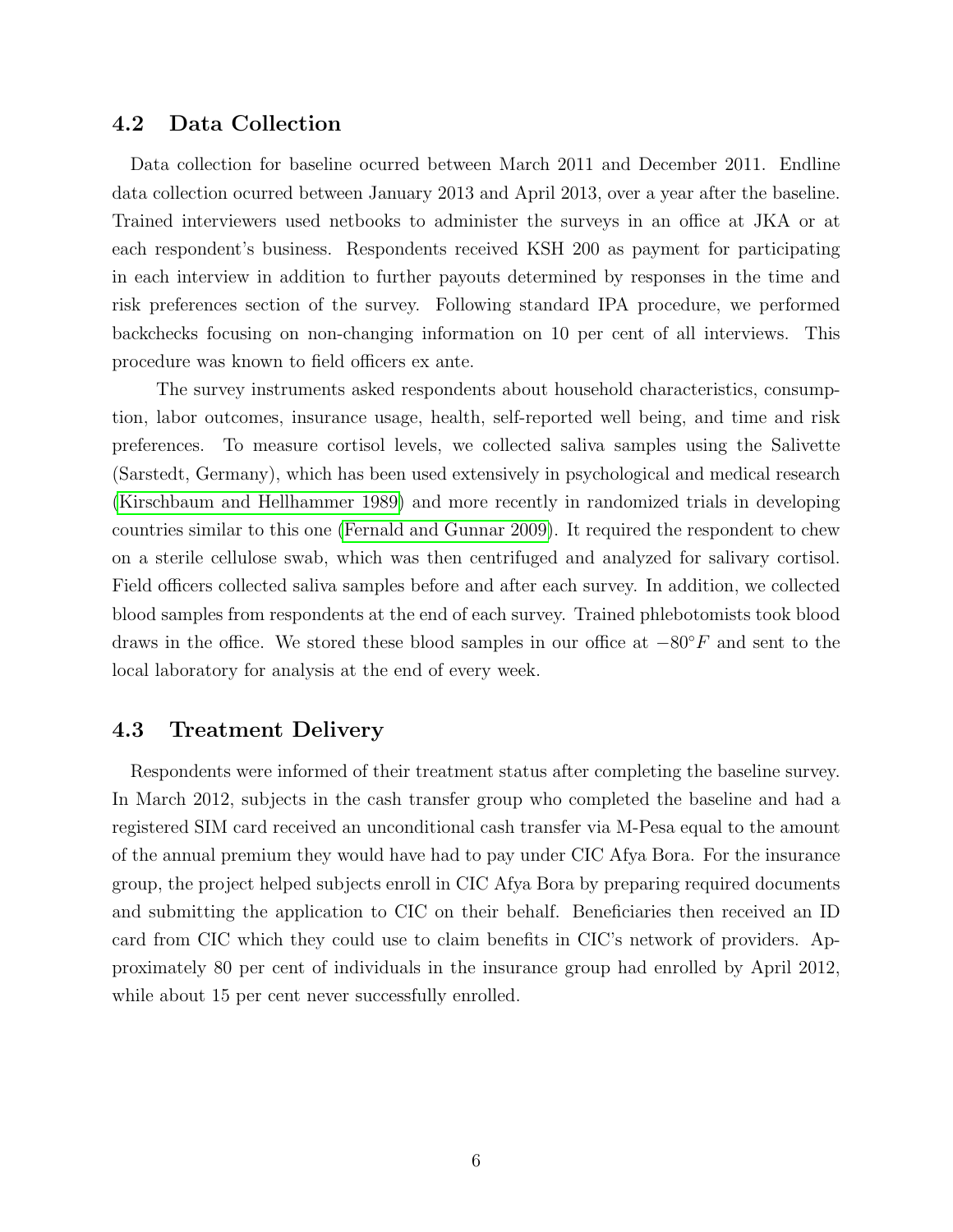#### 4.4 Sample Attrition

We found attrition rates of over 20 per cent for each group in the pilot study, indicating a high risk of attrition for the scale-up. To mitigate the attrition in the full study, we distributed KSH 1,000 as extra compensation for finishing both the baseline and endline, along with a lottery in which one respondent (among those who had finished all rounds) would win a first prize of KSH 20,000. We also rewarded KSH 10,000 and 5,000 to respondents drawn second and third respectively. Some factors that may have contributed to higher dropout rates include tracking issues, unwillingness to provide blood work, and ineligibility. Respondents were not interviewed in the endline if they were in the insurance group but did not enroll in the insurance, were in the cash transfer group but did receive the cash transfer, or refused to provide a blood sample. We will attempt to deal with attrition bias in our econometric design, with further details in Section 5.

### 5 Identification Strategy

#### 5.1 Basic identification of treatment effects

Our basic treatment effects specification to capture the impact of the health insurance and cash transfers is

<span id="page-6-0"></span>
$$
y_{ih} = \beta_0 + \beta_1 INS_{ih} + \beta_2 UCT_{ih} + \delta y_{ihB} + \varepsilon_{iht} \tag{1}
$$

where  $y_{ih}$  is the outcome of interest for individual i in shed h.  $INS_{ih}$  is a treatment indicator that takes the value 1 for individuals that received the insurance and 0 otherwise.  $\text{UCT}_{ih}$  is a second treatment indicator that takes the value 1 for individuals that received the unconditional cash transfer and 0 otherwise.  $\varepsilon_{iht}$  is the idiosynratic error term. The omitted category in this specification is the comparison group. Because the cash transfer is equal to the value of the insurance policy, the presence of  $UCT_{ih}$  in the model allows us to control for the income effect associated with receiving free insurance. Thus,  $\beta_1$  identifies the treatment effect of insurance on individuals in the insurance group compared to the control and  $\beta_2$  is the effect of cash transfers on individuals in the transfer group compared to the control. Following [McKenzie \(2012\)](#page-20-6), we will estimate equation [1](#page-6-0) conditional on the baseline level of the individual outcome  $y_{ihB}$  to improve statistical power.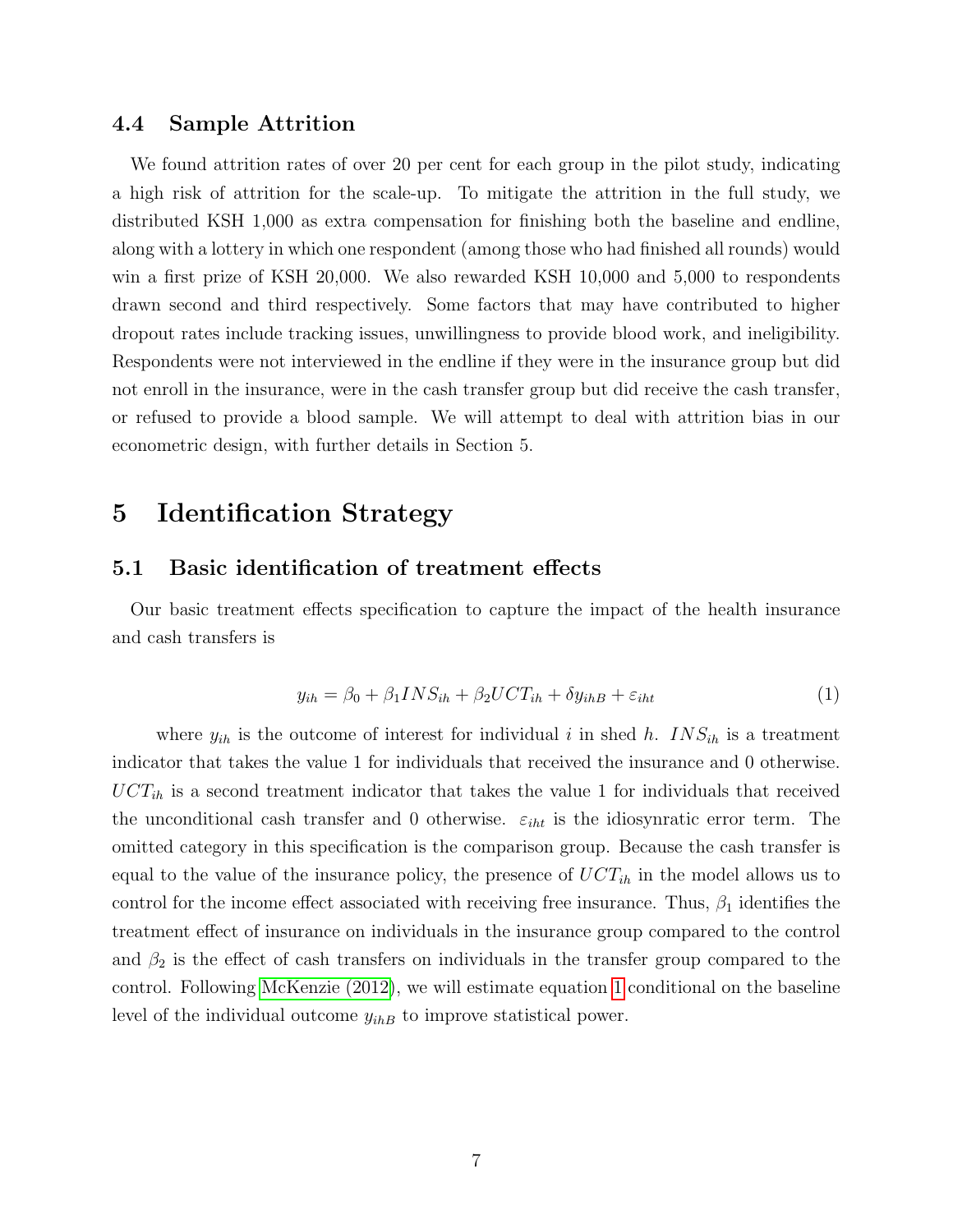### 5.2 Testing for heterogeneous effects

We will test whether the impact of insurance and cash transfers varies with pre-determined individual and shed characteristics measured at baseline and denoted by  $X_{ih}$  for individual included in equation [2](#page-7-0) below.  $X_{ih}$  denotes individual characteristics while  $X_h$  denotes shed level characteristics.

<span id="page-7-0"></span> $y_{ih} = \beta_0 + \beta_1 INS_{ih} + \beta_2 UCT_{ih} + \beta_3 X_{ih} + \beta_4 (INS_{ih} \times X_{ih}) + \beta_5 (UCT_{ih} \times X_{ih}) + \delta y_{ihB} + \varepsilon_{iht}$  (2)

#### Dimensions of heterogeneity:

- 1. Assets and savings
- 2. Years of education
- 3. Gender of respondent
- 4. Having children
- 5. Hospitalization
- 6. Income group
- 7. Savings in social groups
- 8. Ownership of JKA business
- 9. Being a shed leader
- 10. Perceived occupational safety
- 11. Number of workers in the same shed
- 12. Proportion of treated workers in shed
- 13. Productivity in goods sold or produced
- 14. Hours worked per day and days worked per week
- 15. Daily wage or piecework
- 16. Willingness to pay for insurance
- 17. Risk and time preferences
- 18. Psychological welfare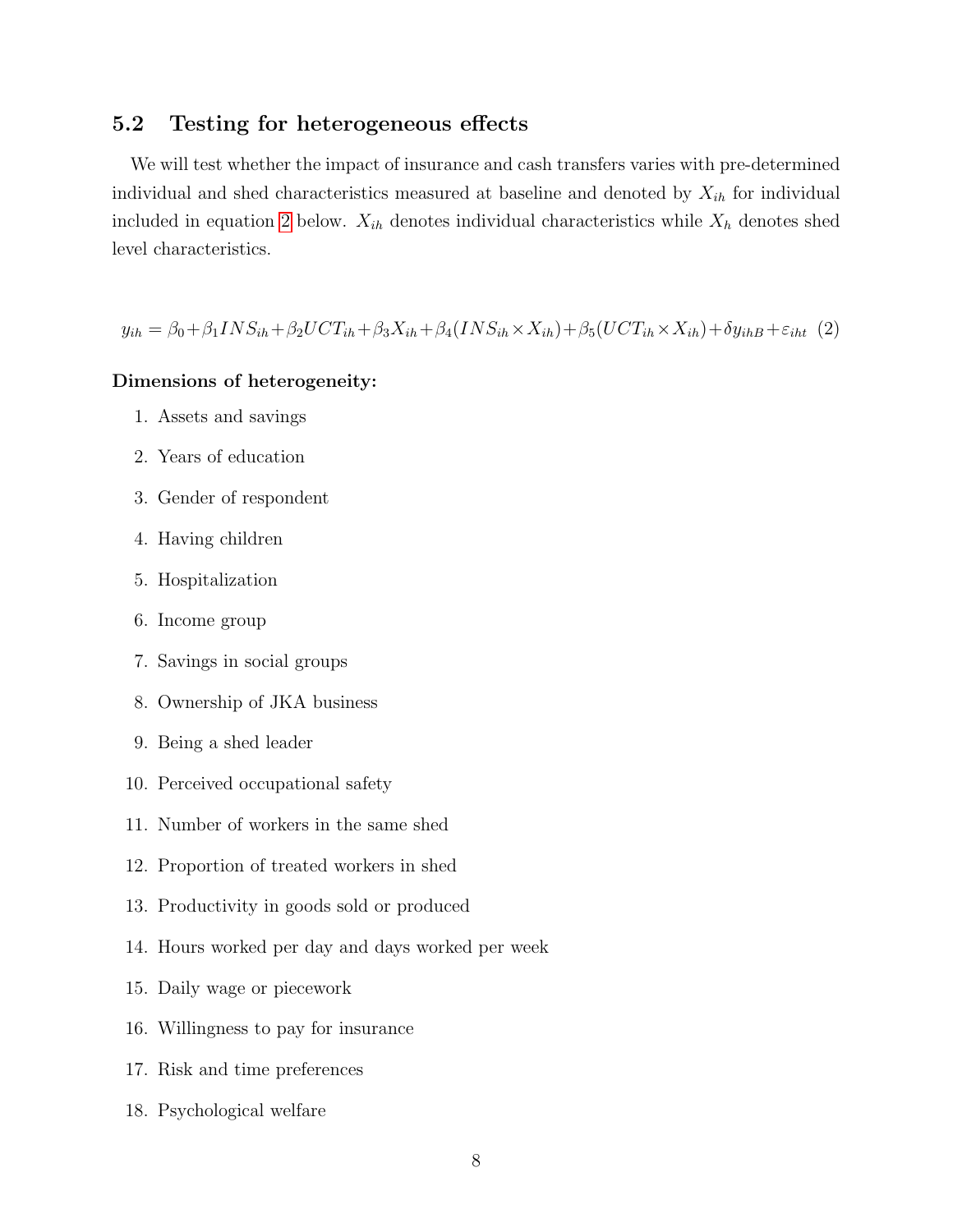#### 5.3 Testing for spillover effects

Rigorously identifying spillover effects of health insurance in the workplace is important in evaluating the provision of micro-insurance as a policy tool. [Giesbert and Steiner \(2012\)](#page-19-5) find that low-income individuals in development settings often have incomplete or erreneous perceptions about insurance and that experiences of peers are criticial in shaping these perceptions. Thus, spillover effects could be an integral component of the policy benefits of micro-insurance.

Since randomization ocurred at the individual level across the entire sample of JKA workers, we can examine shed level spillover effects on behavior and welfare. Of particular interest is the effect of treatment intensity in each shed, measured as the number of treated individuals in the shed normalized by membership size.

$$
R_h^{INS} = \sum_{i=1}^{M_h} \frac{\mathbb{1}(INS_i = 1)}{M_h} \qquad (3) \qquad R_h^{UCT} = \sum_{i=1}^{M_h} \frac{\mathbb{1}(UCT_i = 1)}{M_h} \qquad (4)
$$

 $R_h^{INS}$  is the treatment intensity measure capturing the share of workers who received the insurance in each shed while  $R_h^{UCT}$  captures the share of workers who received the cash transfer.  $M_h$  corresponds to the shed membership size. We are also interested in spillover effects due to the number of insurance claims made by co-workers so we construct a normalized measure  $C_h$  where  $s_i$  is the number of claims made by individual i in shed h.

$$
C_h = \sum_{i=1}^{M_h} \frac{s_{ih}}{M_h} \tag{5}
$$

We will estimate equation [2](#page-7-0) with  $X_h = \{R_h^{INS}, R_h^{UCT}, C_h\}$  to identify the effects of shed-level treatment intensity and co-worker insurance claims on each individual outcome  $y_{ih}$ . Because the shed size  $M_h$ , a component of our treatment intensity and claims measures, is likely endogenous to the outcomes of interests, we will estimate spillover effects using Two-Stage Least Squares with an exogenous instrument Z. Define  $Z_h$  as the proportion of treated subjects  $(T_i = 1)$  in each shed to total subjects interviewed  $(H_i = 1)$  in the shed.

$$
Z_h = \frac{\sum_{i=1}^{M_h} \mathbb{1}(T_i = 1)}{\sum_{i=1}^{M_h} \mathbb{1}(H_i = 1)}
$$
(6)

Predicted values of  $X_h$  are calculated from the first stage regression of  $X_h$  on  $Z_h$  in equation [7.](#page-9-0) We will substitute  $\hat{X}_h$ , estimated from equation [8,](#page-9-1) for values of  $X_h$  in the second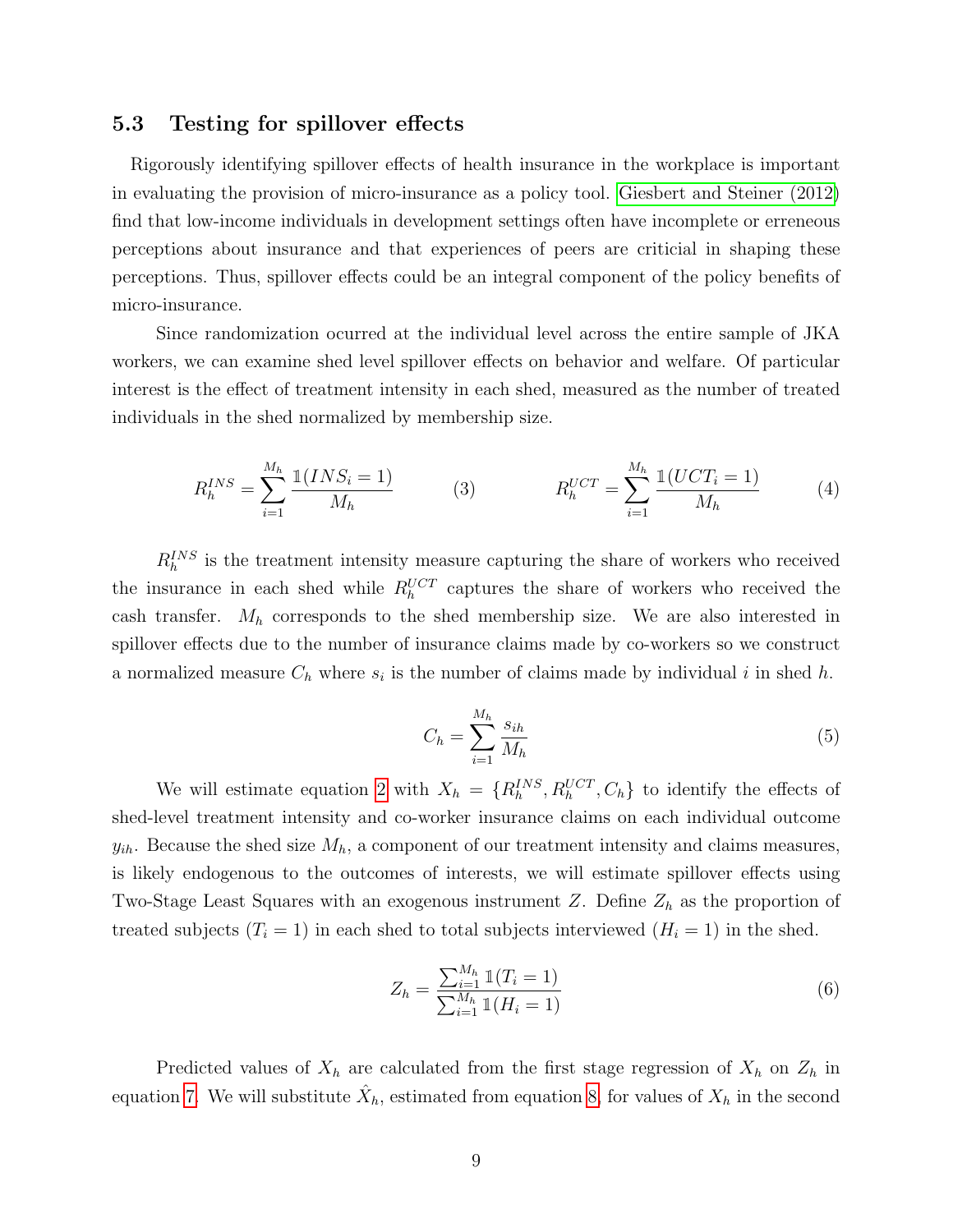stage regression with equation [2.](#page-7-0)

<span id="page-9-0"></span>
$$
X_h = \pi_0 + \pi_1 Z_h + u_{ih} \tag{7}
$$

<span id="page-9-1"></span>
$$
\hat{X}_h = \pi_0 + \pi_1 Z_h \tag{8}
$$

Thus from equation [2,](#page-7-0)  $\beta_3$  identifies the effect of treatment intensity and co-worker insurance claims on non-treated workers.  $\beta_4$  identifies these spillover effects on the insurance group compared to the control group and  $\beta_5$  identifies the effects on the cash transfer group compared to the control group.

#### 5.4 Estimating the system of related regressions

We might expect that the errors for each of these regressions are correlated. Instead of estimating these equations separately, we can estimate the system of seemingly unrelated regressions (SUR) to improve the precision of the coefficient estimates [\(Zellner 1962\)](#page-20-7). SUR estimation is equivalent to OLS when the error terms are in fact uncorrelated between the regressions or when each equation containts the same set of regressors. Simultaneous estimation allows us to perform Wald tests of joint significance on the treatment coefficients.

### 5.5 Accounting for multiple inference

As our interventions are likely to impact a large number of economic behaviors and dimensions of welfare and given that our survey instrument often included several questions related to a single behavior or dimension, we will account for multiple inference by using outcome variable indices and family-wise p-value adjustment. We have catalogued below the primary groups of outcomes that we intend to consider in the analysis outlined above. For each of these outcome groups, we will construct indices (where possible) and for each of the components of these indices, and will report both unadjusted  $p$ -values as well as  $p$ -values corrected for multiple comparisons using the Family-Wise Error Rate.

Construction of indices: To keep the number of outcome variables low and thus allow for greater statistical power even after adjusting  $p$ -values for multiple inference, we will construct indices for several of our groups of outcome variables. To this end, we will follow the procedure proposed by [Anderson \(2008\)](#page-19-6), which is reproduced below:

First, for each outcome variable  $y_{jk}$ , where j indexes the outcome group and k indexes variables within outcome groups, we re-code the variable such that high values correspond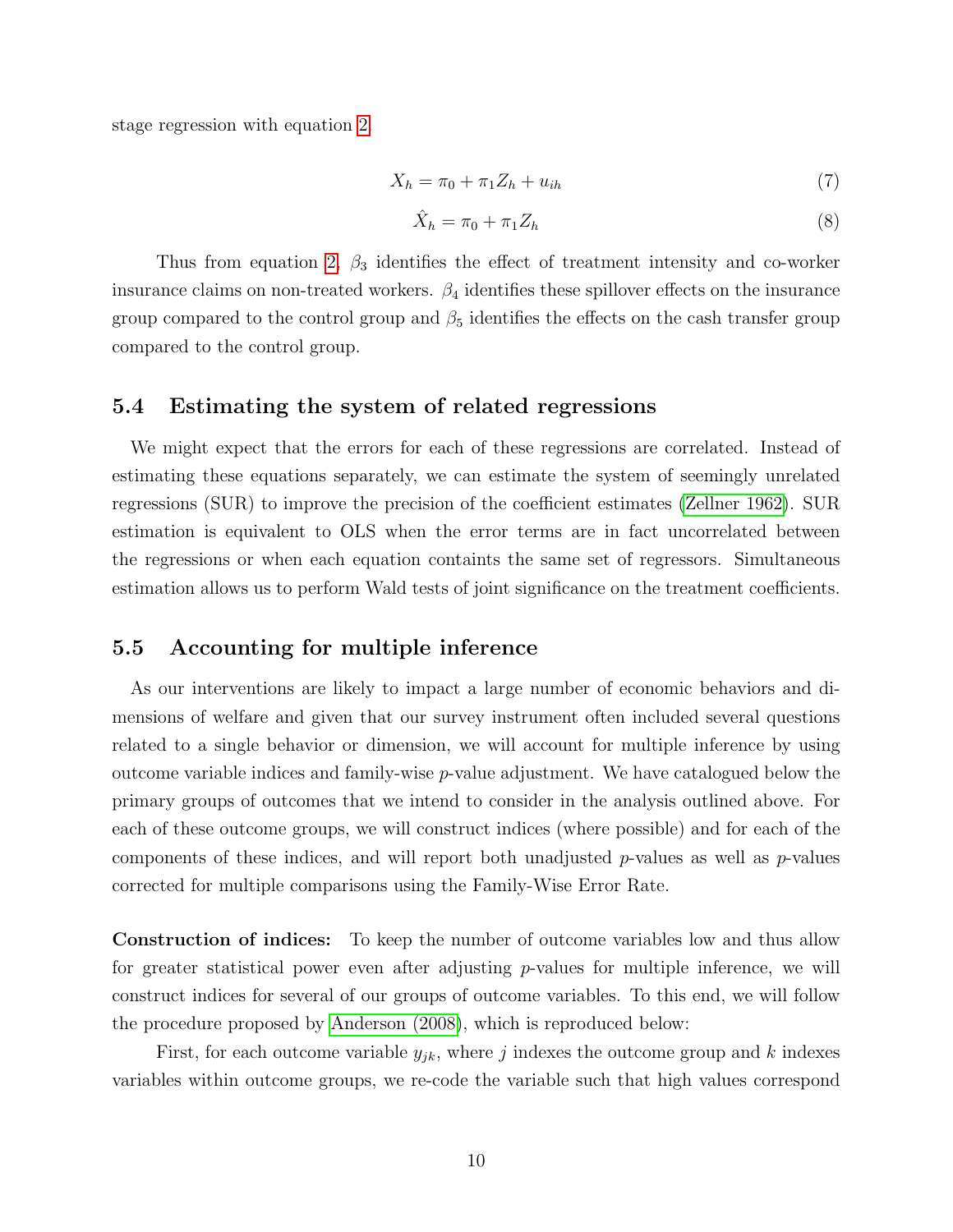to positive outcomes. We then compute the covariance matrix  $\hat{\Sigma}_{j}$  for outcomes in outome group  $j$ , which consists of elements:

$$
\hat{\Sigma}_{jmn} = \sum_{i=1}^{N_{jmn}} \frac{y_{ijm} - \bar{y}_{jm}}{\sigma_{jm}^y} \frac{y_{ijn} - \bar{y}_{jn}}{\sigma_{jn}^y} \tag{9}
$$

Here,  $N_{jmn}$  is the number of non-missing observations for outcomes m and n in outcome group j,  $\bar{y}_{jm}$  and  $\bar{y}_{jn}$  are the means for outcomes m and n, respectively, in outcome group j, and  $\sigma_{jm}^y$  and  $\sigma_{jn}^y$  are the standard deviations in the pure control group for the same outcomes.

Next, we invert the covariance matrix, and define weight  $w_{jk}$  for each outcome k in outcome group  $j$  by summing the entries in the row of the inverted covariance matrix corresponding to that outcome:

$$
\hat{\Sigma}_{j}^{-1} = \begin{bmatrix} c_{j11} & c_{j12} & \cdots & c_{j1K} \\ c_{j21} & c_{j22} & \cdots & \cdots \\ \vdots & \vdots & \ddots & \vdots \\ c_{jK1} & \vdots & \ddots & c_{jKK} \end{bmatrix}
$$
(10)  

$$
w_{jk} = \sum_{l=1}^{K_j} c_{jkl}
$$
(11)

Here,  $K_j$  is the total number of outcome variables in outcome group j. Finally, we transform each outcome variable by subtracting its mean and dividing by the control group standard deviation, and then weighting it with the weights obtained as described above. We denote the result  $\hat{y}_{ij}$  because this transformation yields a generalized least squares estimator [\(Anderson 2008\)](#page-19-6).

$$
\hat{y}_{ij} = \left(\sum_{k \in \mathbb{K}_{ij}} w_{jk}\right)^{-1} \sum_{k \in \mathbb{K}_{ij}} w_{jk} \frac{y_{ijk} - \bar{y}_{jk}}{\sigma_{jk}^y} \tag{12}
$$

Here,  $\mathbb{K}_{ij}$  denotes the set of non-missing outcomes for observation i in outcome group j. The specifications described in Section 5 will use these transformed outcome variables wherever this is specified in Section 6.

Family-wise error rate: Because combining individual outcome variables in indices as described above still leaves us with multiple outcome variables (viz. separate index variables for health, education, etc.), we additionally adjust the  $p$ -values of our coefficients of interest for multiple statistical inference. These coefficients are those on the treatment dummies in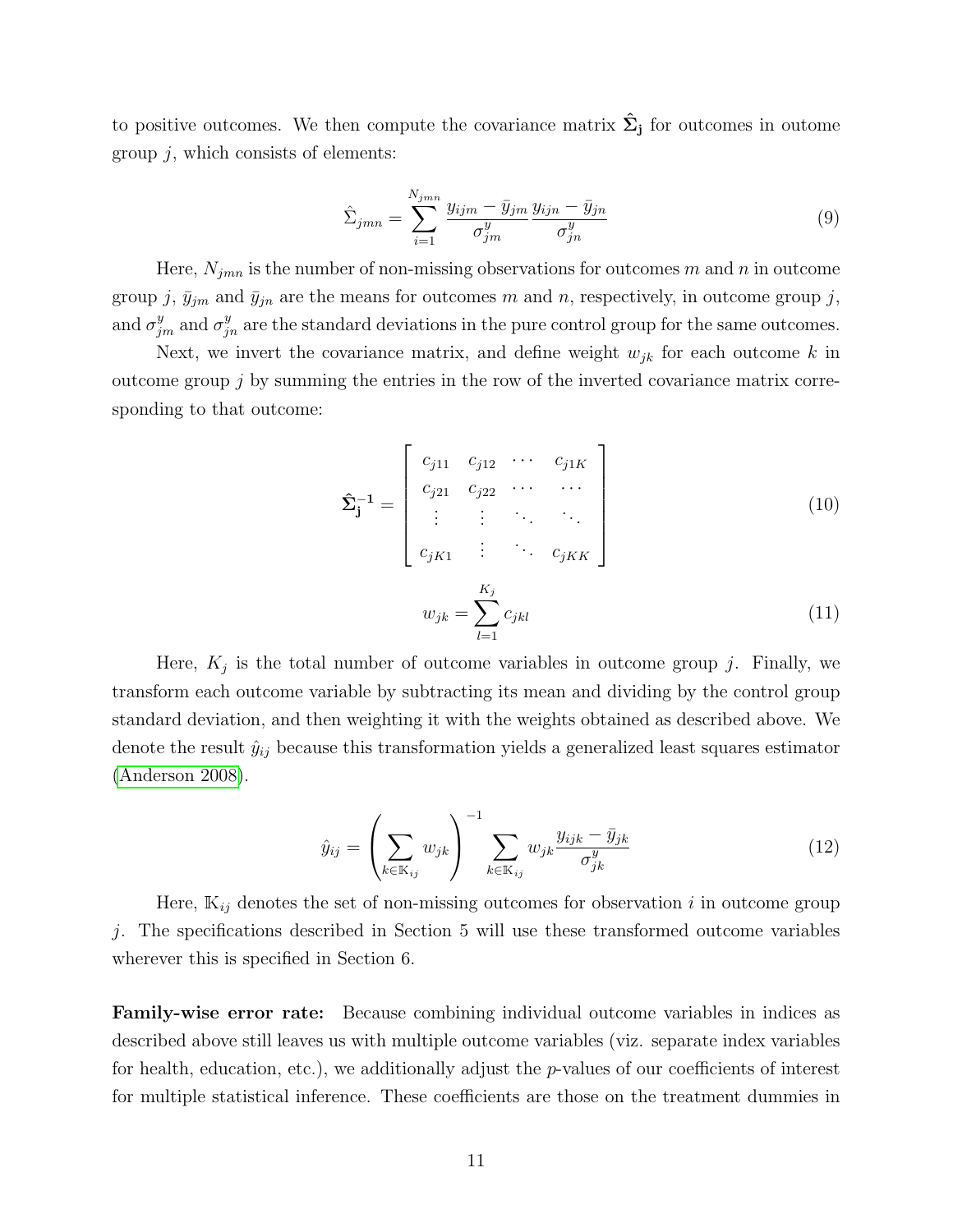the basic specifications, or those on the dummies for individual treatment arms. To this end, we proceed as follows, reproduced again from [Anderson \(2008\)](#page-19-6).

First, we compute nave p-values for all index variables  $\hat{y}_i$  of our j main outcome groups (see Section 6), and sort these p-values in ascending order, i.e. such that  $p_1 < p_2 < \cdots < p_J$ .

Second, we follow Anderson's variant of Efron & Tibshirani's [\(1993\)](#page-19-7) non-parametric permutation test: for each index variable  $\hat{y}_j$  of our j main outcome groups (see Section 6), we randomly permute the treatment assignments across the entire sample, and estimate the model of interest to obtain the *p*-value for the coefficient of interest. We enforce monotonicity in the resulting vector of p-values  $[p_1^*, p_2^*, \cdots p_J^*]'$  by computing  $p_r^{**} = \min\{p_r^*, p_{r+1}^*, \cdots p_J^*\},$ where  $r$  is the position of the outcome in the vector of nave  $p$ -values.

We then repeat this procedure 10,000 times. The non-parametric *p*-value,  $p_r^{fwer*}$ , for each outcome is the fraction of iterations on which the simulated  $p$ -value is smaller than the observed p-value. Finally we enforce monotonicity again:  $p_r^{fwer} = \min\{p_r^{fwer*}, p_{r+1}^{fwer*}, \cdots p_J^{fwer*}\}$  $_{J}^{fwer*}\}.$ This yields the final vector of family-wise error-rate corrected p-values. We will report both these p-values and the nave p-values. Within outcome groups, we report nave p-values for individual outcome variables other than the indices.

#### 5.6 Minimizing attrition bias

To assess whether attrition potentially confounds our results, we proceed as follows. First, we define:

$$
attrit_{ih} = \mathbb{1}\left(\sum_{j=1}^{J}\sum_{k=1}^{K}\left(\mathbb{1}\left(y_{ihB}^{jk} \neq \text{missing}\right)\right) > 0 \quad \cap \quad \sum_{j=1}^{J}\sum_{k=1}^{K}\left(\mathbb{1}\left(y_{ihB}^{jk} \neq \text{missing}\right)\right) = 0\right)
$$
\n(13)

Here,  $y^{jk}$  is the  $\{j,k\}$  element in the  $j \times k$  matrix of outcomes Y and represents outcome k in outcome group j. Thus,  $attribute_{ih}$  indicates whether individual i was surveyed at baseline but not at endline. We then calculate overall attrition by treatment group.

We then assess the severity of attrition using three approaches. First, equation [14](#page-11-0) estimates whether the magnitude of attrition is different for treatment and control individuals:

<span id="page-11-0"></span>
$$
attrit_{iv} = \alpha_v + \beta_0 + \beta_1 T_{ih} + \varepsilon_{iht} \tag{14}
$$

Second, equation [15](#page-12-0) assesses whether attrition individuals are different in terms of a comprehensive range of baseline characteristics: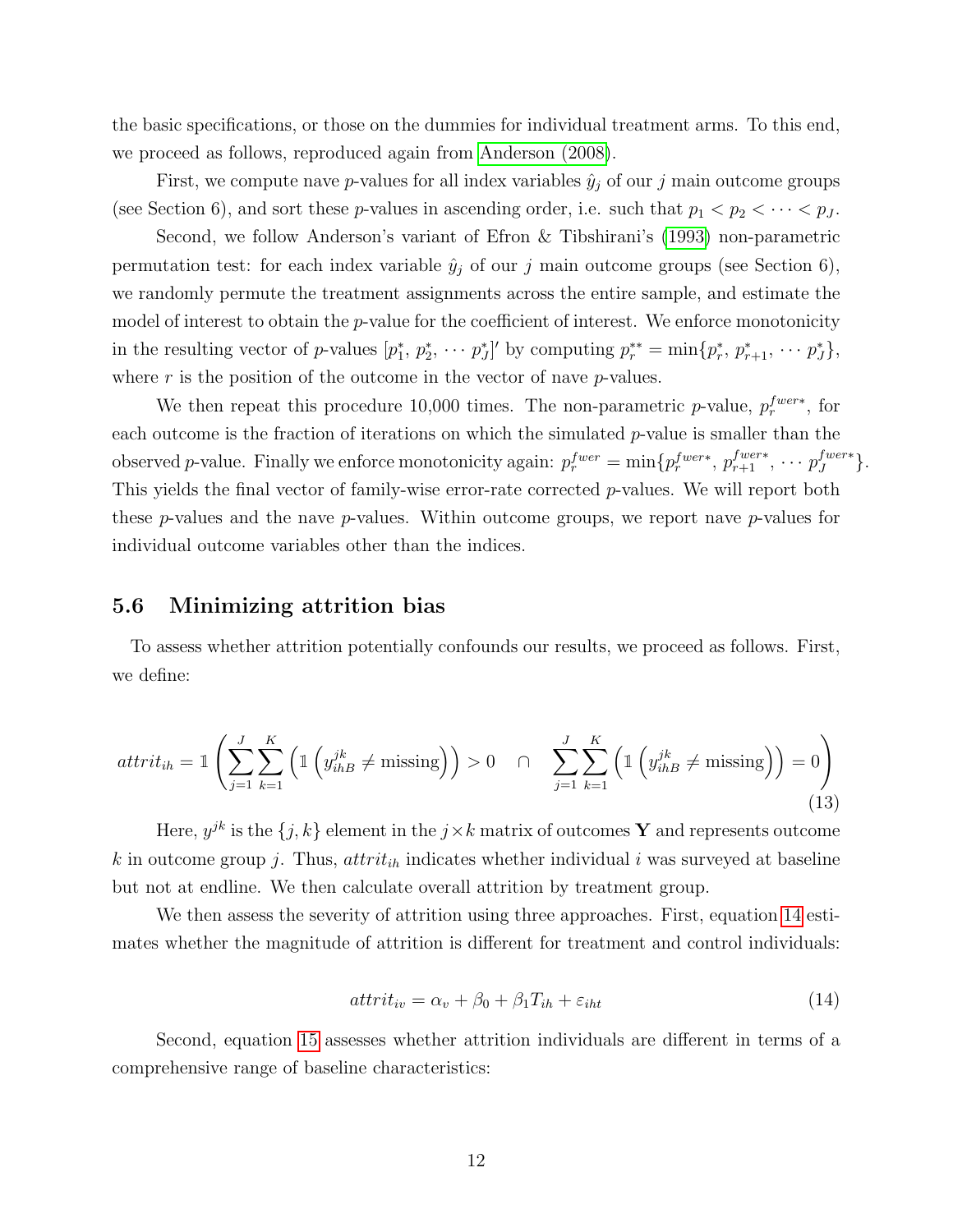<span id="page-12-0"></span>
$$
y_{ihB} = \alpha_h + \beta_0 + \beta_1 \frac{attrit_{ih} + \varepsilon_{iht}}{\varepsilon_{iht}}
$$
\n
$$
\tag{15}
$$

And third, equation [16](#page-12-1) measures whether the baseline characteristics of attrition individuals in the treatment group are significantly different from those in the control group. The sample for regression will be restricted to attrition individuals:

<span id="page-12-1"></span>
$$
(y_{ihB} | \text{attrit}_{ih} = 1) = \beta_0 + \beta_1 T_{ih} + \varepsilon_{iht}
$$
\n
$$
(16)
$$

If worrying levels of attrition are found, we will adjust for the potential effect of such attrition by modeling the sample selection process [\(Heckman 1979\)](#page-19-8) and by bounding our parameter of interest [\(Horowitz and Manski 1998\)](#page-19-9) [\(Horowitz and Manski 2000\)](#page-19-10) [\(Lee 2009\)](#page-20-8). We will report the results of each analysis in the final paper.

# 6 Outcomes of Interest

In this section, we list the outcome variables by outcome group, which we will examine. Variables which are marked \* will be constructed from the raw collected data. Variables marked with ✝ will not be analyzed as individual outcomes and will not be included in the multiple inferences correction because we have weak a *priori* hypotheses about them.

#### 6.1 Assets

- 1. Cell phone
- 2. Sofa or chairs
- 3. Piped water
- 4. Clock/watch
- 5. Bicycle
- 6. Radio, tape, or CD player
- 7. Battery
- 8. Generator
- 9. Motorcycle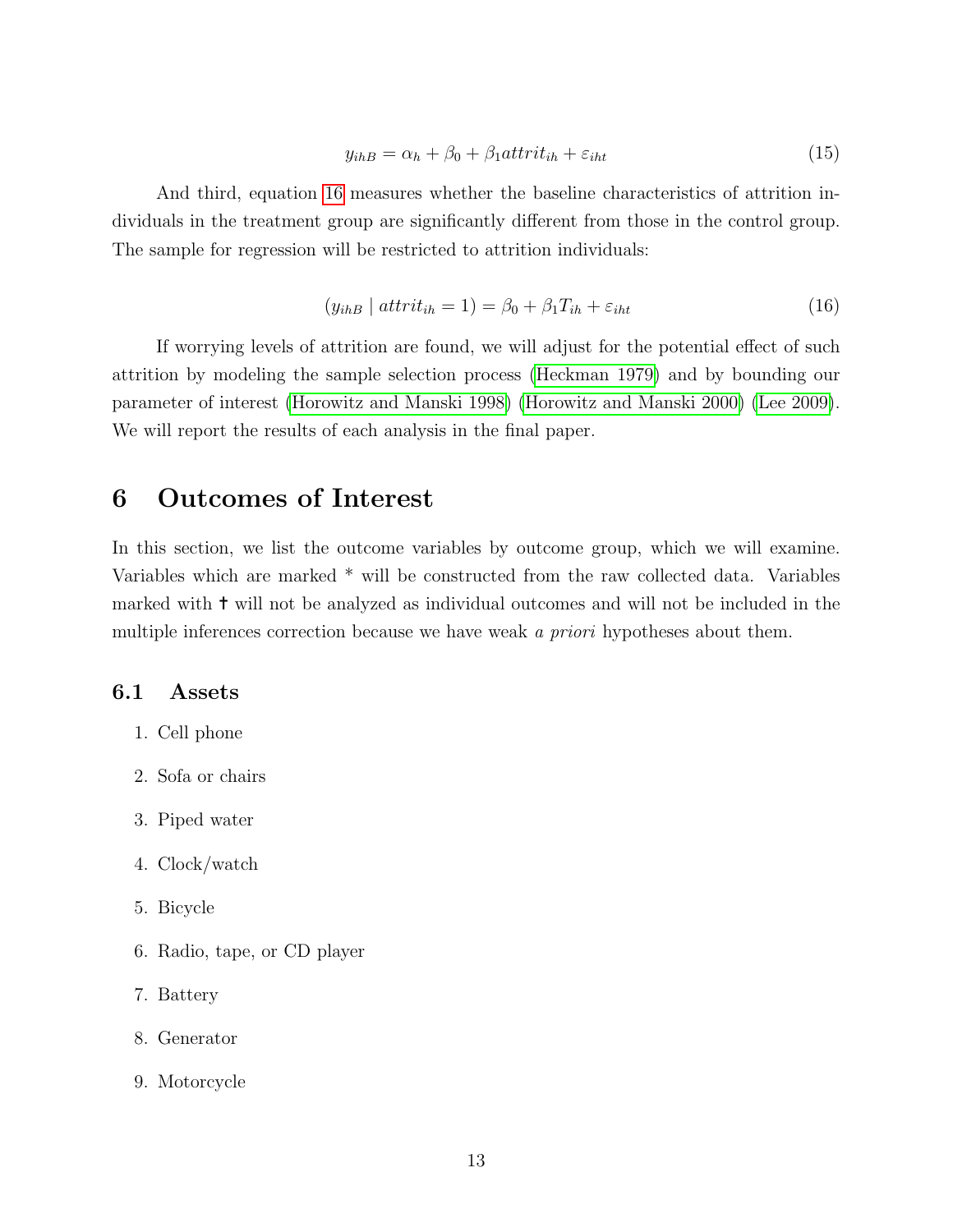- 10. Car/Truck
- 11. Solar panel
- 12. Television or computer
- 13. Farming tools
- 14. Wheelbarrow
- 15. Cart
- 16. Kerosene stove
- 17. Refrigerator
- 18. Renting or owning a house
- 19. Moved to different house
- 20. House has electricity
- 21. Total value of assets\*
- 22. Asset Index\*: Weighted standardized average of 1 17

# 6.2 Consumption

- 1. House rent
- 2. House mortgage
- 3. Drinks (non-alcoholic)
- 4. Airtime, Internet
- 5. Cigarettes/alcohol
- 6. Restaurant/prepared meals
- 7. Travel, transport, and hotels
- 8. Gambling
- 9. Clothing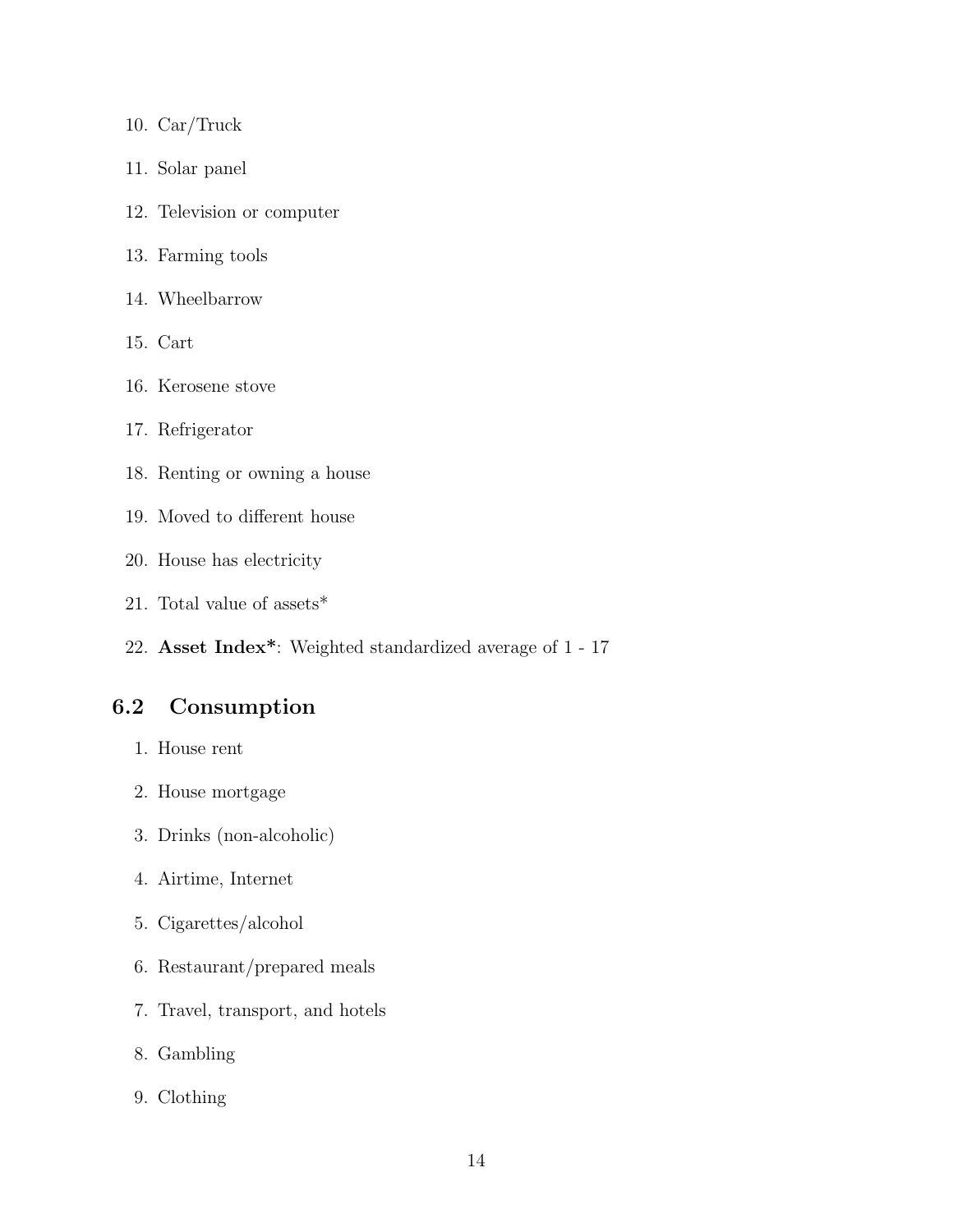- 10. School fees and supplies
- 11. Medical expenses
- 12. Fixing fire damage
- 13. Fixing water damage
- 14. Work materials
- 15. Religious expenses
- 16. Social expenses
- 17. Gifts to friends
- 18. Electricity
- 19. Water
- 20. Domestic Staff
- 21. Insurance
- 22. Bride price
- 23. Fuel
- 24. Total annual expenditure\*
- 25. Health expenditure\* (Medical expenses, Health insurance)
- 26. Temptation goods expenditure\* (Gambling, Alcohol/Cigarettes)
- 27. Social expenditure\* (Restaurant/prepared meals, Religious expenses, Social expenses, Gifts to friends, Bride price)

### 6.3 Borrowing and Savings

- 1. Have any loans
- 2. Total amount borrowed\*
- 3. Ability to repay loans\*
- 4. Remittances received in past month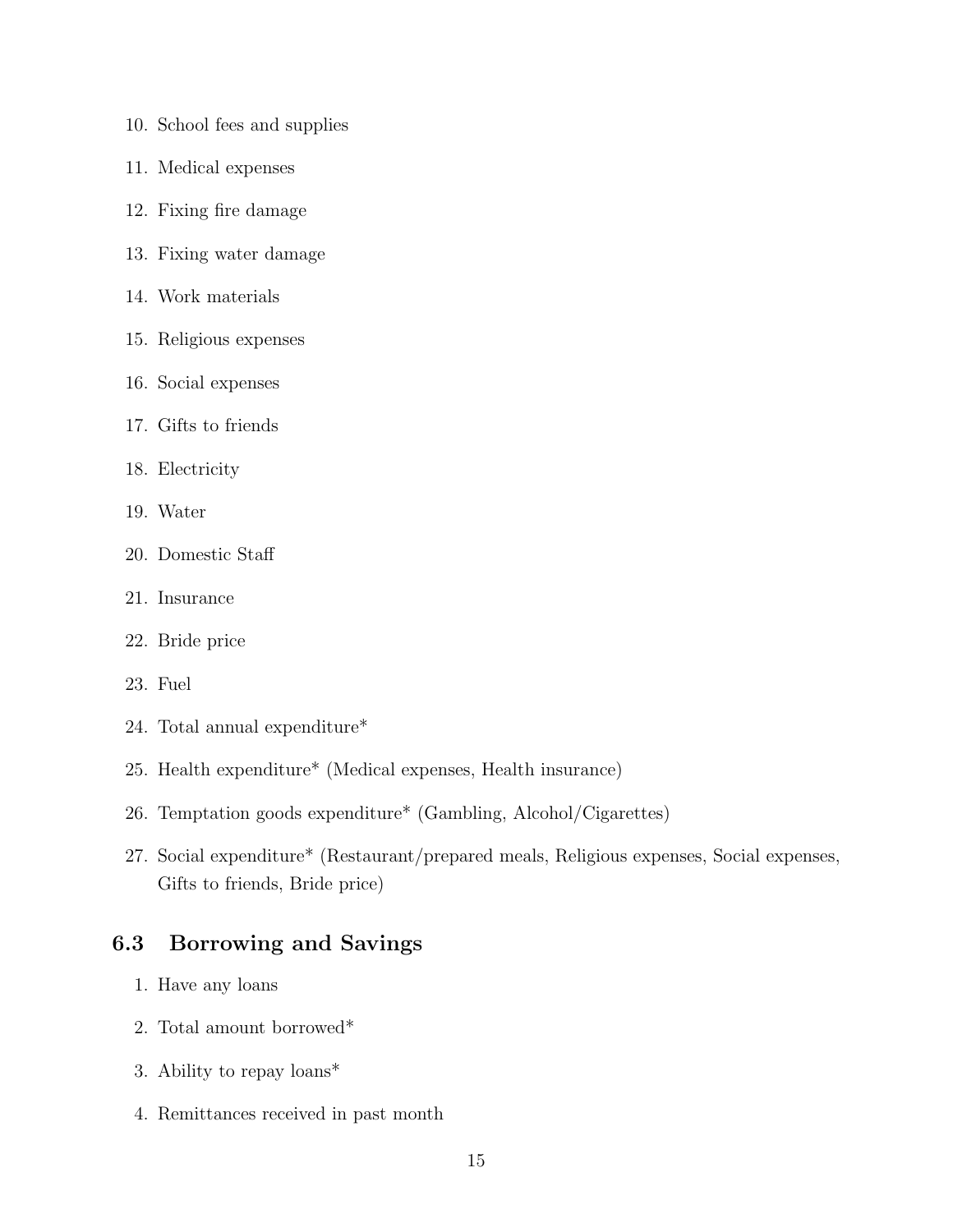- 5. Remittances sent in past month
- 6. Amount currently saved
- 7. Amount saved each month in social group\*
- 8. How secure do savings make you feel?
- 9. Can savings cover health expenses?

### 6.4 Health

- 1. Sickness or injury in the past month
- 2. Sickness or injury is work-related
- 3. Proportion of household sick or injured\*
- 4. Proportion of children sick or injured\*
- 5. Number of chilren passed away within last year
- 6. Days of work/school missed due to illness/injury in the past month

#### Healthcare use

- 1. Child vaccination
- 2. Proportion of children vaccinated\*
- 3. Child preventative care check-ups
- 4. Consulted with health care provider for illness/injury
- 5. Total treatment costs associated with illness/injury
- 6. Number of nights hospitalized over the past year
- 7. Total cost of hospitalization in the past year
- 8. Number of nights in the past year where member should have been hospitalized but wasn't
- 9. Ability to pay for medical treatment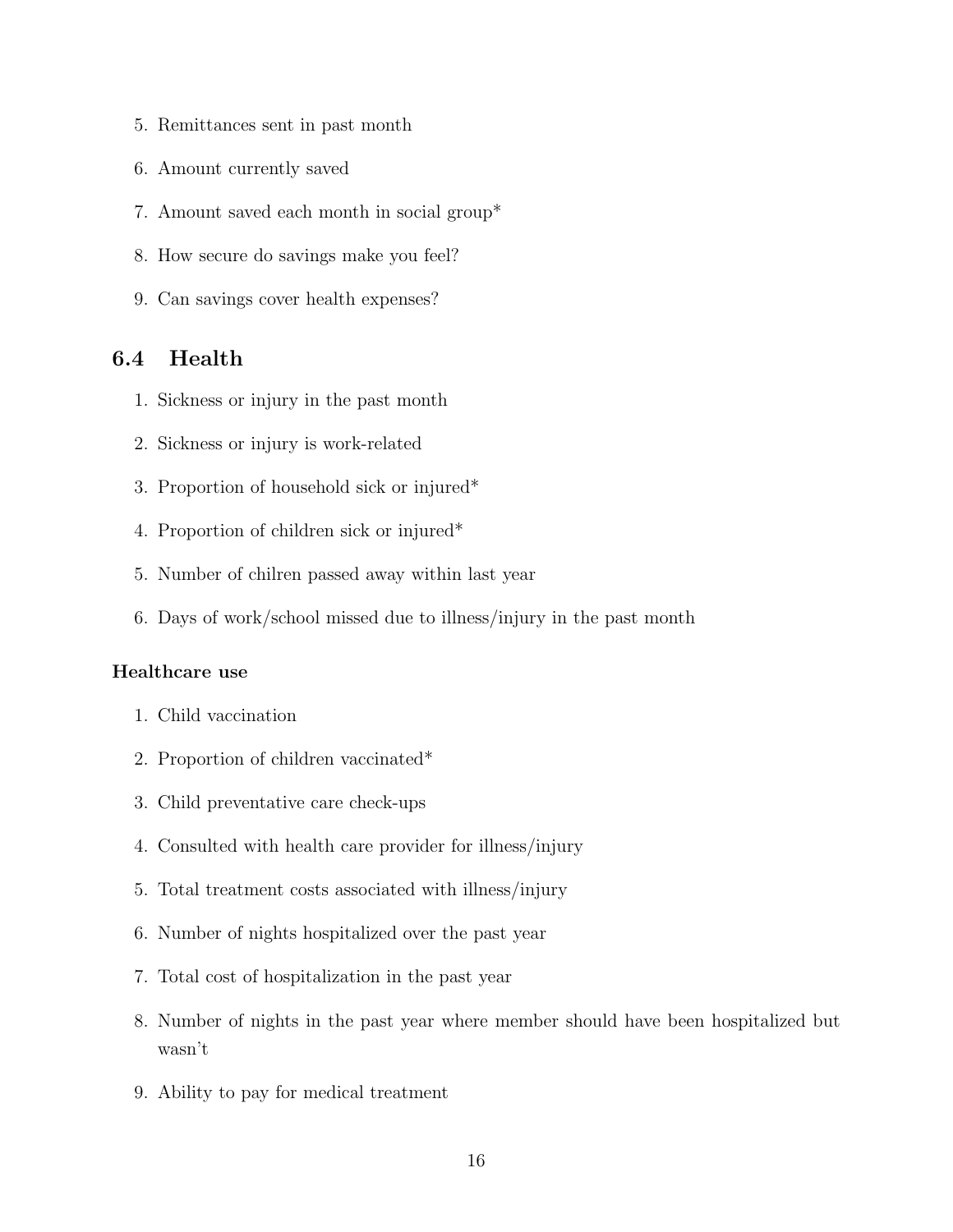#### 6.5 Labor

- 1. Will leave JKA
- 2. Will change occupation within JKA
- 3. Will move to a riskier occupation\*
- 4. Average weekly income in the past year
- 5. Last week's income
- 6. Predicted weekly income next week
- 7. Average number of hours worked per day
- 8. Average number of days worked per week
- 9. Involved in production, sales, or both

10. Self-employment

- 11. Average goods produced per day
- 12. Goods produce per day last week
- 13. Productivity per day\*
- 14. Attended school in the past year
- 15. Took formal training course in the past year
- 16. Took informal training course in the past year
- 17. Shed leader
- 18. Level of trust in shed members
- 19. Perceived risk of own job
- 20. Labor Mobility Index\*: Weighted standardized average of 1 3
- 21. Productivity Index\*: Weighted standardized average of 4 8, 11 13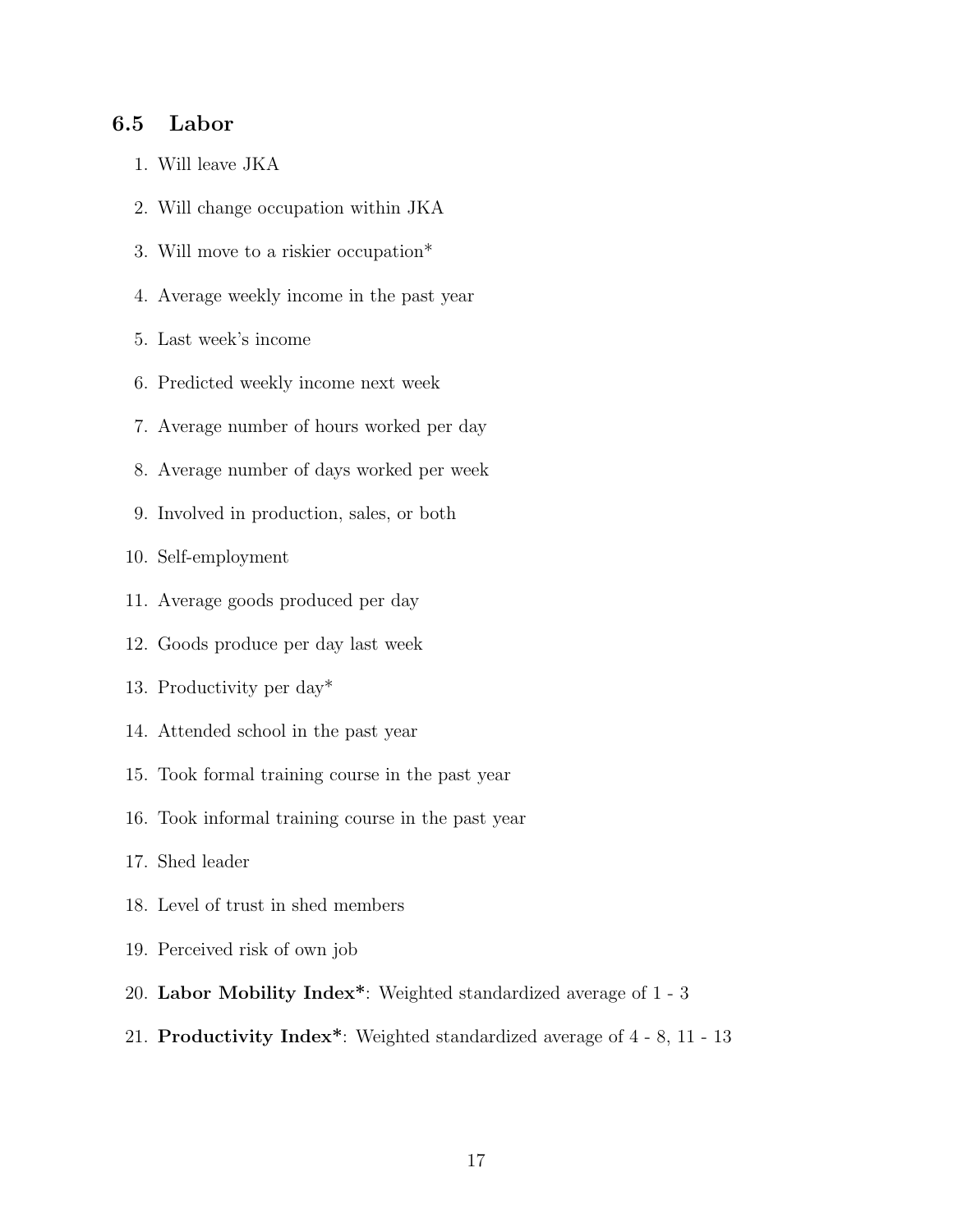#### 6.6 Insurance

- 1. Trust in insurance companies
- 2. Likelihood of keeping CIC insurance
- 3. Owning fire insurance
- 4. Owning inpatient insurance
- 5. Owning outpatient insurance
- 6. Owning life insurance
- 7. Owning accident insurance
- 8. Willingness to pay for fire insurance
- 9. Willingness to pay for inpatient insurance
- 10. Willingness to pay for outpatient insurance
- 11. Willingness to pay for outpatient insurance with co-pay
- 12. Willingness to pay for life insurance
- 13. Willingness to pay for critical illness insurance
- 14. Number of times used fire insurance
- 15. Number of times used inpatient insurance
- 16. Number of times used outpatient insurance
- 17. Number of times used outpatient insurance with co-pay
- 18. Number of times used life insurance
- 19. Number of times used critical illness insurance
- 20. Insurance Ownership Index\*: Weighted standardized average of 3 7
- 21. Insurance WTP Index\*: Weighted standardized average of 8 13
- 22. Insurance Usage Index\*: Weighted standardized average of 14- 19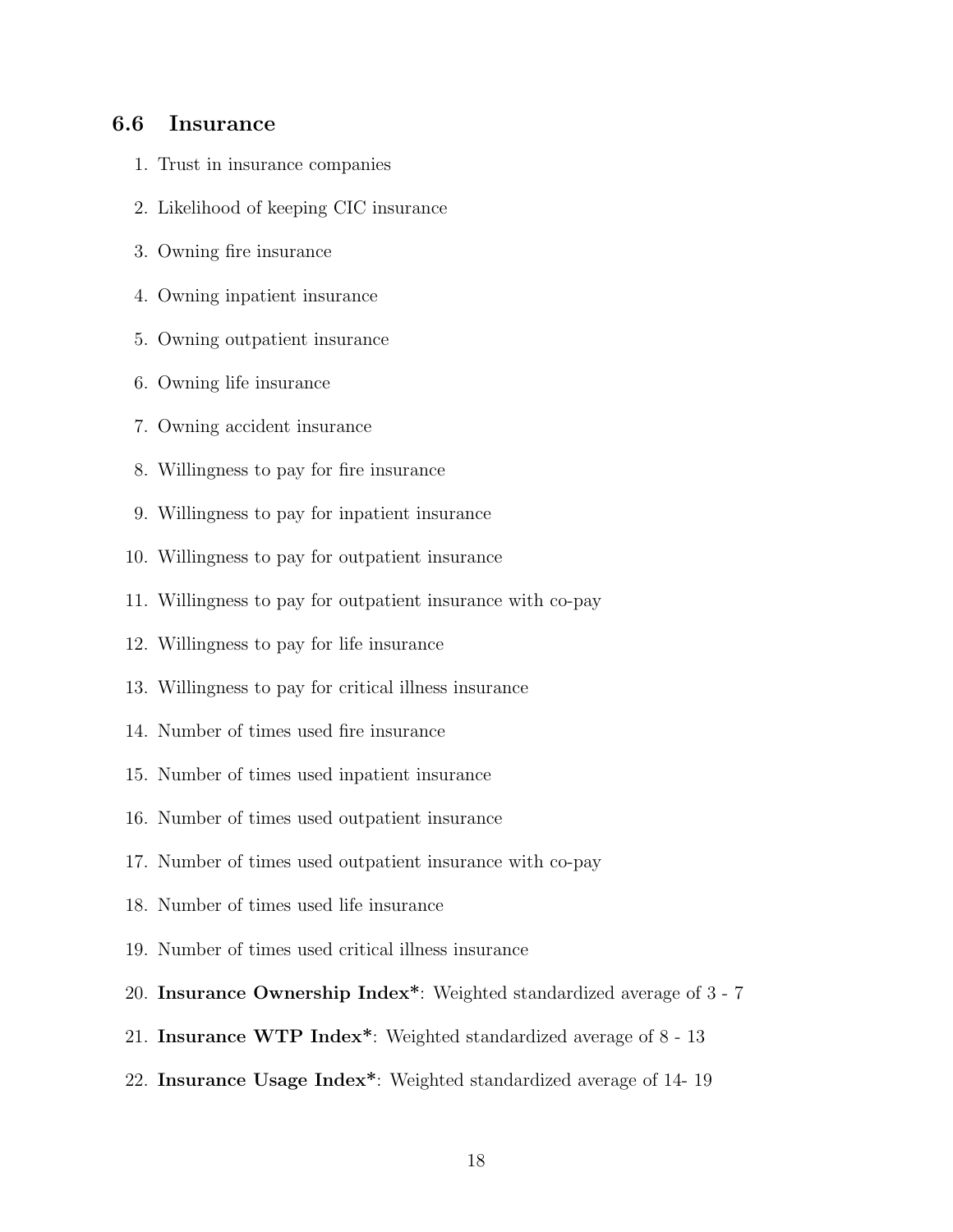### 6.7 Psychological & Neurobiological Welfare

- 1. Summary of worry incidents\*
	- (a) Worry over health problems
	- (b) Worry over accidents and disasters
	- (c) Worry over problems in the workplace✝
	- (d) Worry over finding work✝
	- (e) Worry over losing employment✝
	- (f) Worry over having too much work to do✝
	- (g) Worry over having enough money for basic needs✝
- 2. Cortisol level
- 3. Cytokine level
- 4. Perceived Stress Scale score
- 5. Locus of Control score
- 6. Scheier Optimism score
- 7. Self-Esteem Scale score
- 8. CES-D
- 9. World Value Survey happiness
- 10. World Value Survey satisfaction
- 11. Self-Reported Welfare Index\*: Weighted standardized average of 4 10
- 12. Neurobiological Welfare Index\*: Weighted standardized average of 2 3

### 6.8 Preferences

- 1. Impatience
- 2. Decreasing impatience
- 3. Risk aversion
- 4. Other-regarding preferences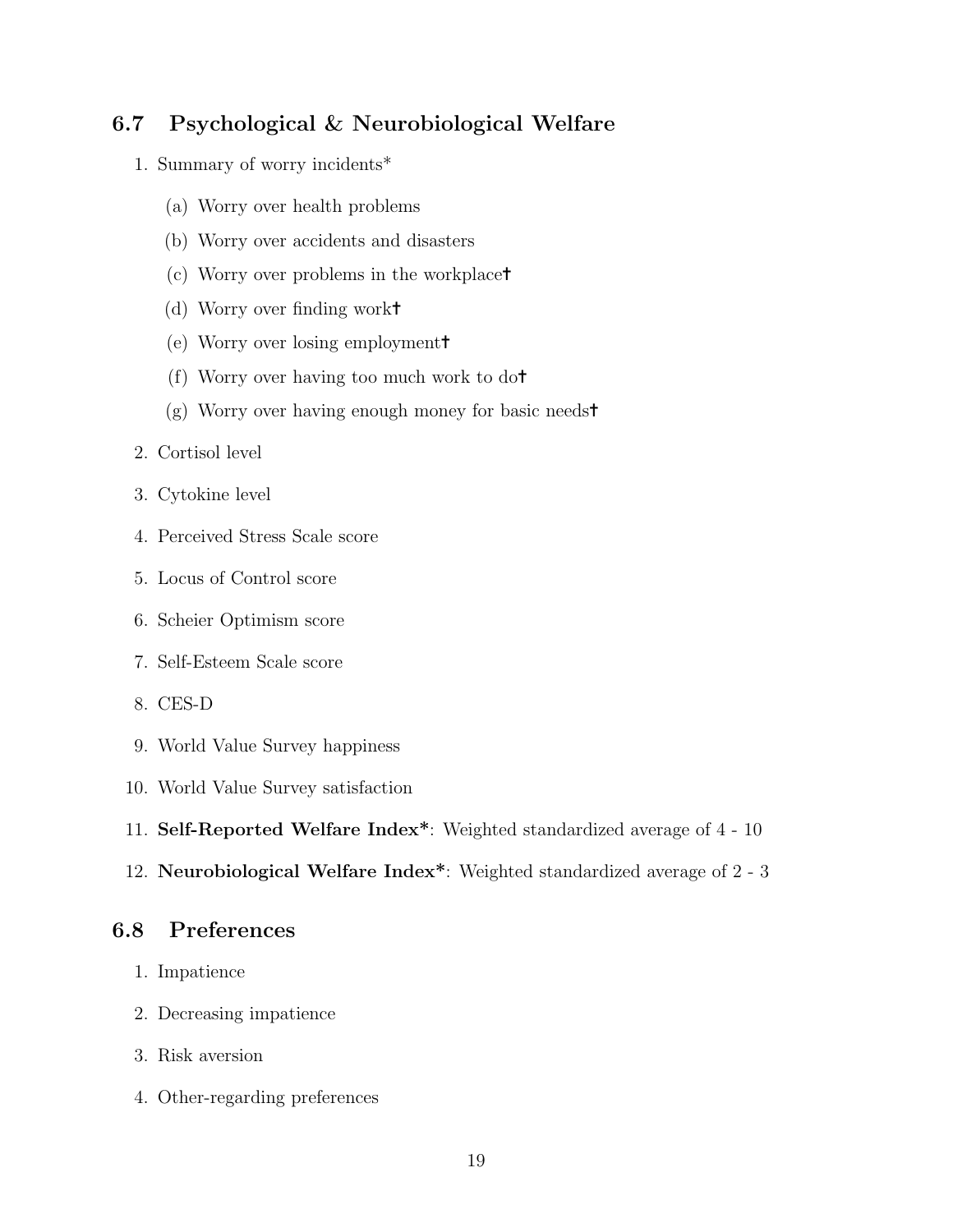# References

- <span id="page-19-6"></span>Anderson, Michael L. 2008. "Multiple Inference and Gender Differences in the Effects of Early Intervention: A Reevaluation of the Abecedarian, Perry Preschool, and Early Training Projects." Journal of the American Statistical Association 103 (484): 1481– 1495.
- <span id="page-19-2"></span>Cai, Jing. 2013. "The impact of insurance provision on households production and financial decisions."
- <span id="page-19-0"></span>Dercon, Stefan, Martina Kirchberg, Jan Willem Gunning, and Jean Philippe Platteau. 2008. "Literature Review on Microinsurance." International Labor Office Microinsurance Papers, no. 1.
- <span id="page-19-7"></span>Efron, B., and Robert Tibshirani. 1993. An introduction to the bootstrap. Chapman & Hall/CRC.
- <span id="page-19-4"></span>Fernald, L. C. H., and M. R. Gunnar. 2009. "Poverty-alleviation program participation and salivary cortisol in very low-income children." Social Science  $\mathcal{B}$  Medicine 68 (12): 2180–2189.
- <span id="page-19-1"></span>Fitzpatrick, Anne, Barbara Magnoni, and Rebecca L. Thornton. 2011. "Microinsurance Utilization in Nicaragua: A Report on Effects on Children, Retention, and Health."
- <span id="page-19-5"></span>Giesbert, Lena, and Susan Steiner. 2012. "Perceptions of (Micro)Insurance in Southern Ghana: The Role of Information and Peer Effects." Discussion Papers of DIW Berlin 1194, DIW Berlin, German Institute for Economic Research.
- <span id="page-19-8"></span>Heckman, James J. 1979. "Sample selection bias as a specification error." Econometrica: Journal of the econometric society, pp. 153–161.
- <span id="page-19-9"></span>Horowitz, Joel L., and Charles F. Manski. 1998. "Censoring of outcomes and regressors due to survey nonresponse: Identification and estimation using weights and imputations." Journal of Econometrics 84 (1): 37–58 (May).
- <span id="page-19-10"></span>. 2000. "Nonparametric Analysis of Randomized Experiments with Missing Covariate and Outcome Data." Journal of the American Statistical Association 95 (449): 77–84 (March).
- <span id="page-19-3"></span>Janzen, Sarah A., and Michael R. Carter. 2013. "The impact of microinsurance on asset accumulation and human capital investments: Evidence from a drought in Kenya." ILO Microinsurance Innovation Facility.